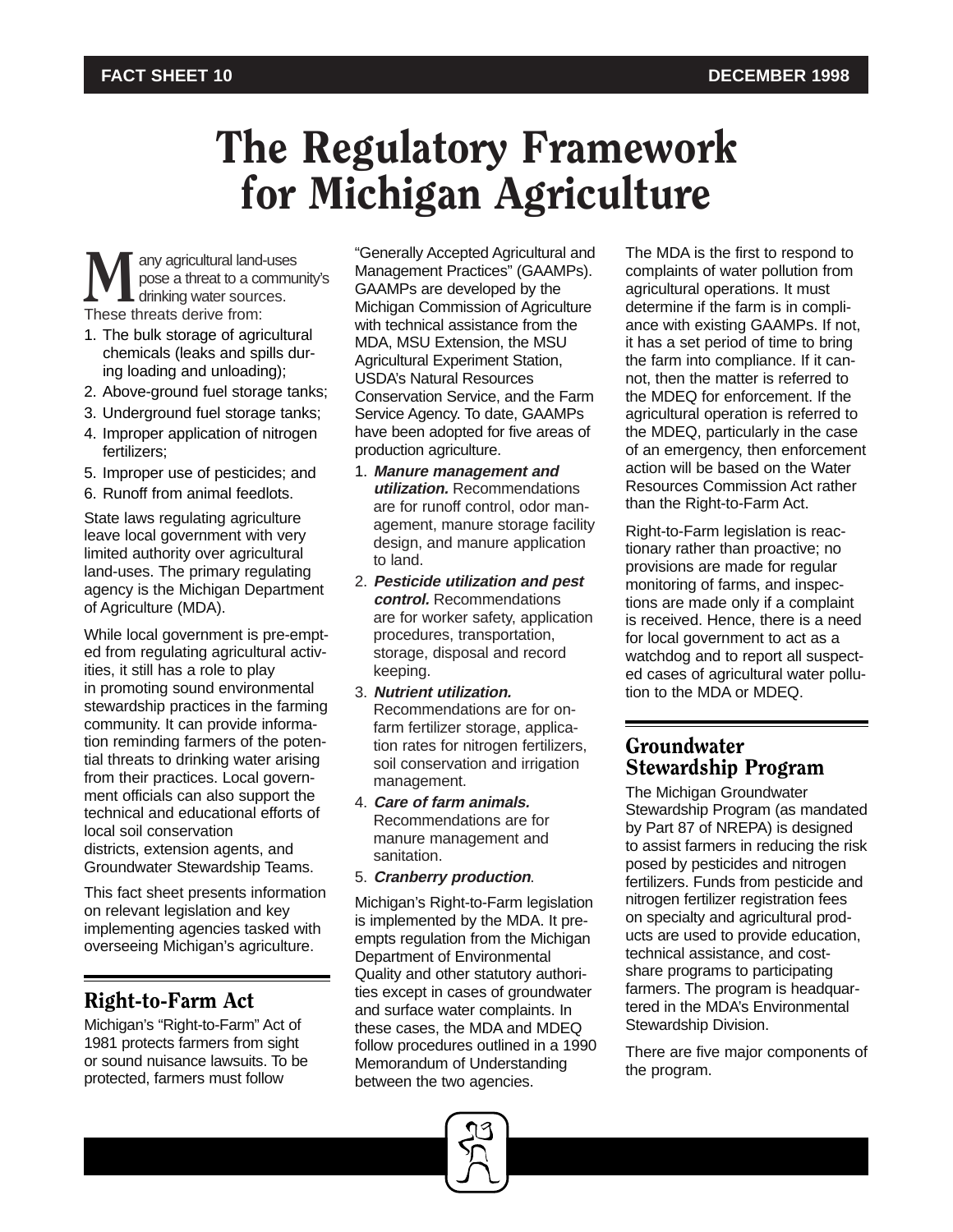- 1. **Groundwater Stewardship Teams** are composed of farmers, representatives of county departments such as the local health department, extension, and others. These teams allocate grant money received from the Groundwater Stewardship Program according to local needs and interests.
- 2. **The Groundwater Monitoring Program** assesses groundwater quality for domestic well owners and evaluates the relative risk of groundwater contamination associated with different pesticides and fertilizers.
- 3. **Spill Response Team** provides a 24 hour hotline [(800) 405- 0101] for reporting agricultural pollution emergencies, and for accessing technical assistance to control, contain, and cleanup a spill.
- 4. **Farm-A-Syst** is a voluntary and confidential program to help farmers identify risks to groundwater associated with their farming practices. Groundwater technicians based in county offices such as soil conservation districts, visit farms and provide technical assistance. Completion of the Farm-A-Syst program is required for farmers interested in hosting demonstrations or cost-share activities through the Groundwater Stewardship Program.
- 5. **Michigan Clean Sweep Program** collects outdated pesticides and other agricultural chemicals from Michigan farms and disposes of them in licensed hazardous waste facilities. Outdated pesticides are accepted during collection days held throughout the state.

# Pesticide Regulation

Part 83 of Michigan's Natural Resources and Environmental Protection Act (NREPA) gives

considerable authority to the Director of the MDA to regulate pesticide use in the state. All pesticides (both restricted use and general use) used in Michigan must be registered. The Director is also tasked with:

- 1. Regulating the distribution, labeling and application of pesticides;
- 2. Licensing of restricted-use pesticide dealers;
- 3. Requiring the registration, certification, or licensing of certain pesticide applicators; and
- 4. Creating a pesticide advisory council.

The Director has the authority to restrict or cancel pesticide registration if the pesticide is determined to be a threat to groundwater.

The MDA has also developed administrative rules regulating the storage and handling of bulk pesticides. Bulk storage facilities are defined as those which store or hold pesticides in individual containers of at least 55 gallons or 100 pounds. The rules require facility registration and provide construction standards and procedures to be followed when closing a bulk pesticide storage facility.

# Home Fuel Tanks

Home fuel tanks, both underground and aboveground, are not subject to regulation by the MDEQ. The Underground Storage Tank Act (Act 423) applies only to fuel tanks exceeding 1,100 gallons. It does not apply to all farm and most home fuel tanks. These tanks are regulated by Michigan's Flammable and Combustible Liquid Rules which are administered by the Michigan State Police Fire Marshal's Division. These rules specify design and installation criteria for all aboveground home heating fuel tanks. The rules also require proper closure of all aboveground and underground fuel tanks if no longer in use.

The Michigan Safe Drinking Water Act and local sanitation codes specify minimum distances between tanks and wells, septic systems, property lines, rivers, lakes, wetlands, roads and buildings.

If groundwater is polluted by fuel from home storage tanks, then state laws regulating water pollution and cleanup of contaminated sites apply. Owners are liable for any contamination that they cause regardless of tank size.

# Other Information Sources

- 1. "State of Michigan Groundwater Protection Programs," October 1996. Drinking Water and Radiological Protection Division, Michigan Department of Environmental Quality. You can download a copy from the following website http://www.deq. state.mi.us/ogp.
- 2. "Community Planning and Zoning for Groundwater Protection in Michigan: A Guidebook for Local Officials," May 1991. Michigan Society of Planning Officials (MSOP). To order, call (248) 651-3339.
- 3. "Small Underground Fuel Storage Tanks: Tips for Farmers and Homeowners" (Extension Bulletin WQ37) available at the MSU Extension Bulletin Office at 108 Agriculture Hall, MSU, tel: (517) 355-0240. Cost is \$ 0.40 per copy. Single copy free to Michigan residents.
- 4. "Preventing Water Contamination from Home Heating Fuel Tanks" (Extension Bulletin WQ36) available at the MSU Extension Bulletin Office at 108 Agriculture Hall, MSU, tel: (517) 355-0240. Cost is \$ 0.40 per copy. Single copy free to Michigan residents.